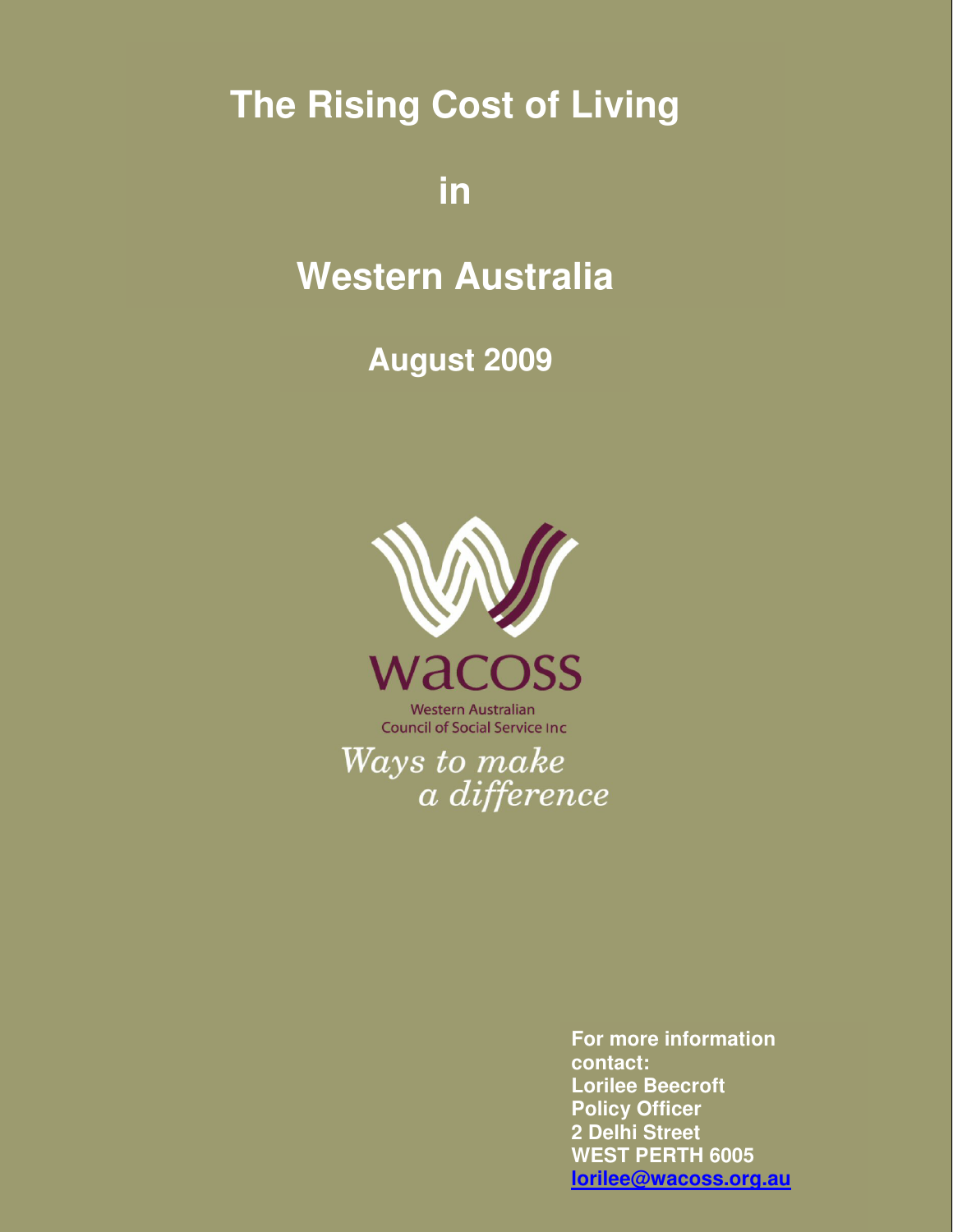### **About this paper**

WACOSS has produced The Rising Cost of Living in Western Australia since 2006. The paper's intent has always been to track percentage changes in typical living expenses against increases in the scenario family's income. Over the life of the paper, our calculations have shown that the family continues to fall further behind as their living expenses increase by considerably more than their income.

Originally, the family's income figure was derived using the third quintile of mean income per week from the ABS' Household Income and Distribution Survey. The most recent survey, released in 2005/2006, has not since been updated.

As WACOSS' cost of living paper is updated yearly, income figures for consequent years had to be derived from different sources, which resulted in a lack of consistency and accuracy. A consistent methodology has now been applied and backdated, and can easily be updated yearly as the paper is written.

The family's 'income' figure has been calculated by adding the State-awarded minimum wage (which is handed down each July by the WA Industrial Relations Commission (WAIRC)) to the family assistance payment, administered by the Family Assistance Office. WACOSS makes a submission to the WAIRC State Wage Case each year.

Applying the new methodology for the first time this year, the paper shows that modest annual increases in the State minimum wage cause the family assistance payment to stagnate, remaining constant for three years. The family's disposable income is eroded over time as income increases fail to keep pace with escalating living costs.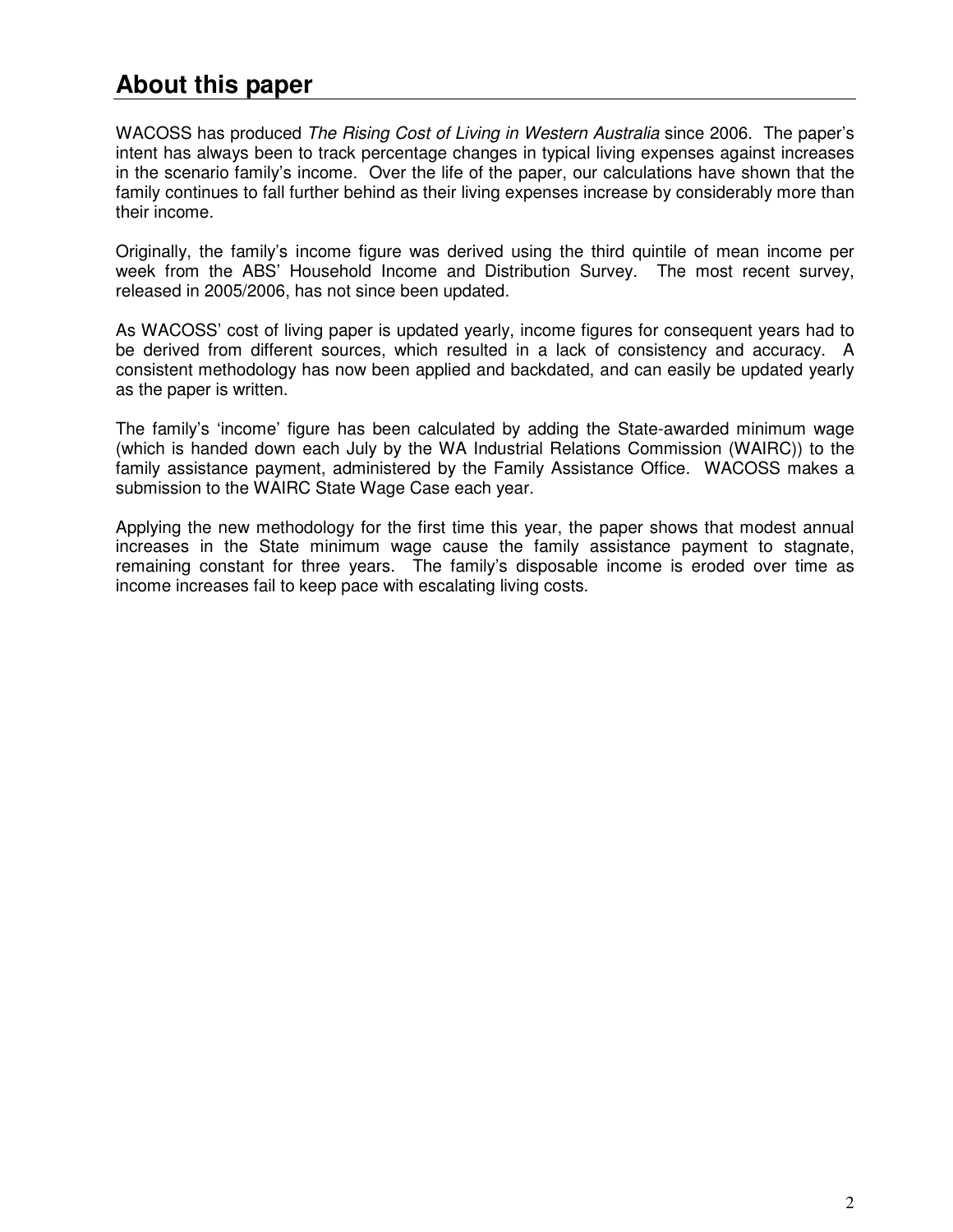# **Executive Summary**

The cost of living in Western Australia has been greatly influenced by fluctuating economic conditions over the past two years. This time last year, WA was nearing the end of a prolonged mining and resources boom, driving up the cost of goods and services far beyond the reach of low-income families in this State. Not long after global markets crashed in late 2008, the West Australian economy began to display the negative impacts of the economic downturn; rising unemployment, record property repossessions, and an increased demand on community services.

In 2006-07, even before the effects of the economic downturn were being felt, 9750 people were turned away from community service organisations in WA. 81% of these people were eligible for the service, but were turned away due to the services operating at maximum capacity.<sup>1</sup>

As vulnerable members of our community bear the brunt of the economic downturn, community service agencies report that the number of people struggling to make ends meet is growing. Agencies on the ground have reported sharp increases in demand for their services, and this looks set to continue.

The WA No Interest Loans Scheme (WA NILS), which provides assistance to low income households to purchase essential items, is processing applications at 3 times the rate they were in October/November 2008, increasing from approximately 50 per month to 150.

Relationships Australia reports an increase in the number of people presenting with relationship difficulties, and attributes these difficulties to financial stress and unemployment. They have also noted an increase in the number of people requesting a fee waiver, whereby clients either pay a reduced amount, or are not charged for service.

It is evident to see that the economic downturn is plunging many families into rapid and sustained hardship. Families that may otherwise have been able to avoid crisis are now faced with a number of immense challenges.

#### **Key findings**

This paper shows that from 2007 to 2009, **household expenses** have **increased by approximately \$105 per week, or 17.7%**. During the same period, **income levels** for minimum wage earners in WA have **increased by \$41, or 5.15%**.

Annual increases in the State minimum wage have not been high enough to change the family assistance payment, stagnating at \$268 per week for 2007, 2008 and 2009. After taking into account the average income increase, the **family's net position has deteriorated by \$64 per week over a two year period**.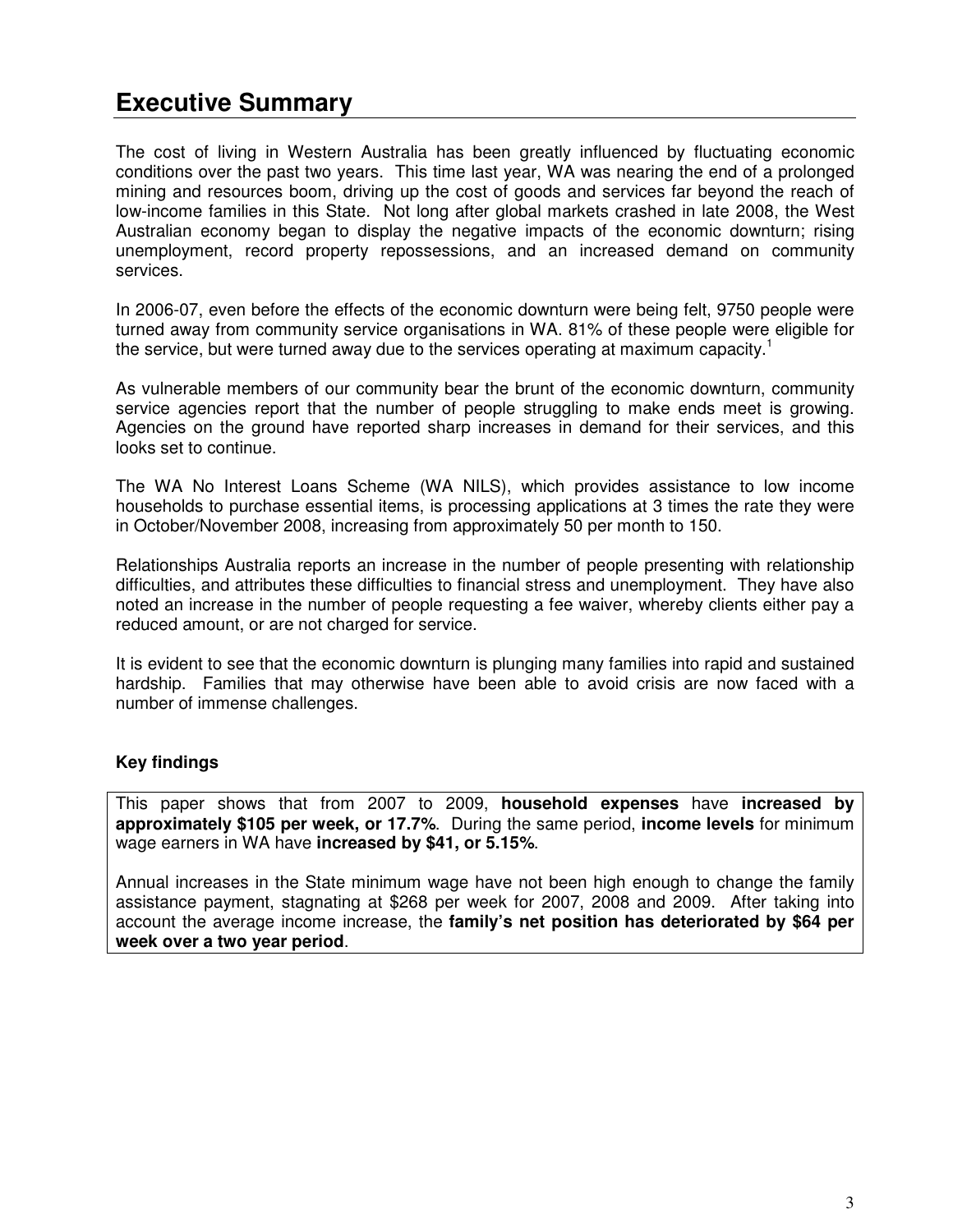#### **Methodology**

The data used in this paper is drawn from a number of sources (including the CPI) and the conclusions presented are in no way intended as evidence of living costs and/or household expenditure patterns. Rather, the paper highlights price rises which are placing a strain on the budgets of WA families living on minimum wage. It provides indicative data to demonstrate the continued trend in escalating living costs in WA for the past two years. It takes commonly tracked percentage increases, and considers these increases in dollar terms. In order to do so, the paper makes a series of assumptions which are referenced and sourced from the most current available data.

The family's 'income' figure has been calculated by adding the State-awarded minimum wage (which is handed down each July by the WA Industrial Relations Commission (WAIRC)) to the family assistance payment, administered by the Family Assistance Office. The family assistance payment, including rent assistance, has been estimated using the family assistance estimator, available online at http://www.familyassist.gov.au/Internet/FAO/fao1.nsf/content/online\_services.

Applying the new methodology for the first time this year, the paper shows that modest annual increases in the State minimum wage cause the family assistance payment to stagnate, remaining constant for three years. The family's disposable income is eroded over time as income increases fail to keep pace with escalating living costs.

#### **Who lives on a minimum wage in WA, and can this be considered 'low-income'?**

ABS Labour Force statistics for July 2009 state that there are 1,147,700 people employed in WA.<sup>2</sup> The Trade and Labour Council of WA (TLCWA) estimates that approximately 7.1% of these are paid at a rate specified by a State award.<sup>3</sup> They also state that the majority of employees reliant on minimum wages in WA are low-income employees.

A study commissioned in 2006 by the Australian Fair Pay Commission, conducted by the National Institute of Labour Studies, found that federal minimum wage (FMW) workers are strongly concentrated among low-income households when compared with other workers. They are not, however, particularly concentrated among the lowest income households when the entire Australian population is considered.<sup>4</sup>

In WA, the latest census data<sup>5</sup> suggests that concentrations of low income households are located in a narrow band along the eastern side of the City stretching from Balga in the north to Armadale in the south-east; in the southern coastal areas of Kwinana, Rockingham and Mandurah; and in the suburbs to the immediate south of Fremantle. Balga, Midland and Midvale, Bentley, Hamilton Hill and Coolbellup all had more than one third of households classified as low income. Similar proportions were located in the south of WA, particularly in the suburbs of Calista, Medina, Rockingham, Shoalwater, Mandurah, Furnissdale and Coodanup.<sup>6</sup>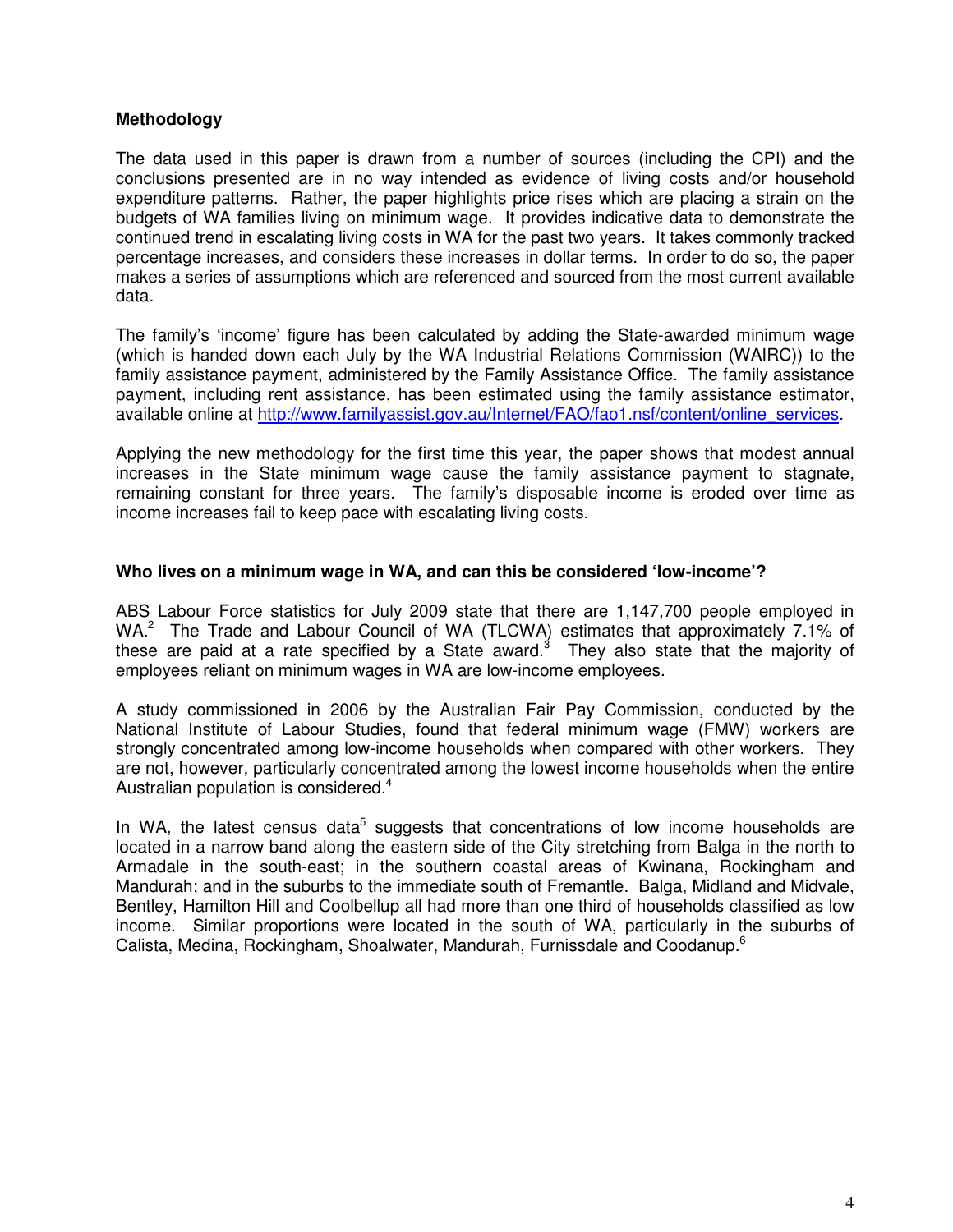#### **The Consumer Price Index and low-income West Australians**

While it is difficult to accurately track living costs and household expenditure patterns, there are some useful indicators that draw a general picture of costs pressures. The Consumer Price Index (CPI) produced by the Australian Bureau of Statistics (ABS) is the most commonly used indicator of the cost of living.

However, even the ABS recognises the limitations of the CPI. It warns that a "true cost-of-living index, among other things, would need to be concerned with changes in standards of living and with the substitutions that consumers make in order to maintain their standard of living when faced with changing market conditions".<sup>7</sup>

The headline CPI figure is inadequate as a measure of the cost of living for low-income earners. This inadequacy is due to the composition and weighting of the basket of goods used to calculate the CPI. Price movements in goods and services that form a small part of low-income earners' budgets (for example, luxury goods and financial services) can offset price rises in vital goods and services such as food and housing.

The 'headline' CPI increase for Perth in the year to June 2009 was 1.4%. However, this figure masks significant increases in the types of goods and services that represent a large portion of low-income earners' budgets. According to latest CPI figures, in the year to June 2009, the price of food in Perth increased by 3.7%, housing by 5.1%, rents by 9.3%, health services by 6.9% and education by  $5.3\%$ .<sup>8</sup>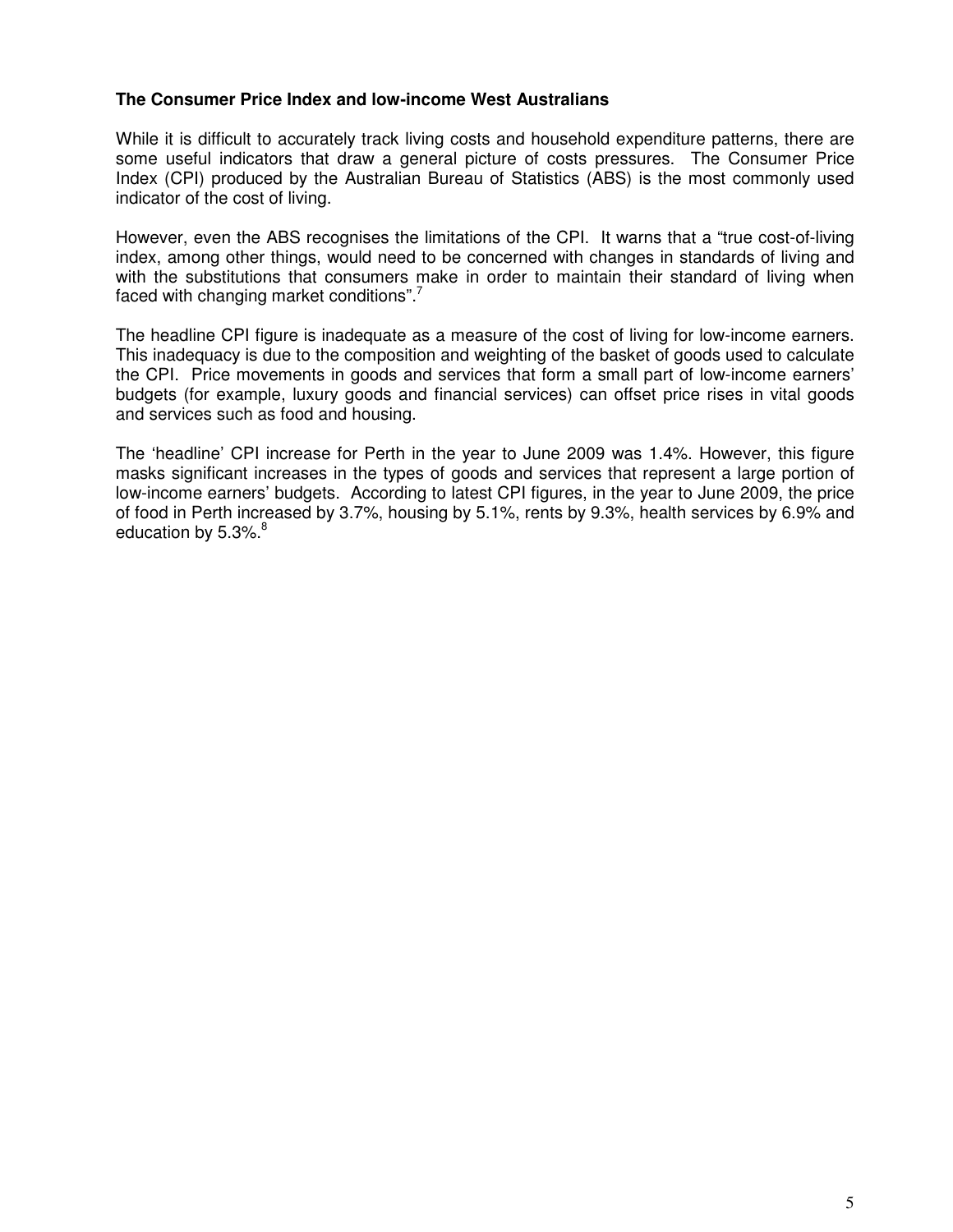Increases in the cost of housing, food, health services and utilities are placing low-income families in Western Australia under immense pressure.

The scenario below draws a picture of the effects rising living costs are having on minimum wage earners and their families. Our representative household is a family with one parent working fulltime, living in rental accommodation with two dependent children. The family receives a family assistance payment (Family Tax Benefit A and B) from the Family Assistance Office. They are also eligible to receive rent assistance. This amount forms part of the family's income figure.

The WACOSS cost of living scenario is a hypothetical model based on a number of referenced assumptions, with figures drawn from a variety of available sources. The scenario is not intended to be a comprehensive or precise reflection of living costs and/or household expenditure. It does, however, highlight the difficulty faced by many families living on a low income in WA.

While the family's disposable income may appear adequate, there are many additional household expenses not included in the scenario. Expenditure items such as clothing and footwear, education, home contents insurance, motor vehicle maintenance and repairs, and telephone bills are not included in this model.

The case can be made that the associated costs of running this household are actually very conservative, in that they do not take into account the many other cost pressures facing lowincome families.

In addition, many low-income families not represented by this model may earn below minimum wage and will still have to absorb these cost pressures. This puts them at risk of homelessness and in danger of falling into poverty and debt cycles.

**This paper shows that from 2007 to 2009, household expenses have increased by approximately \$105 per week, or 17.7%. During the same period, the family's income has increased by just \$41 per week, or 5.15%**

**After taking into account the average income increase, the family's net position has deteriorated by \$64 per week over a two year period.**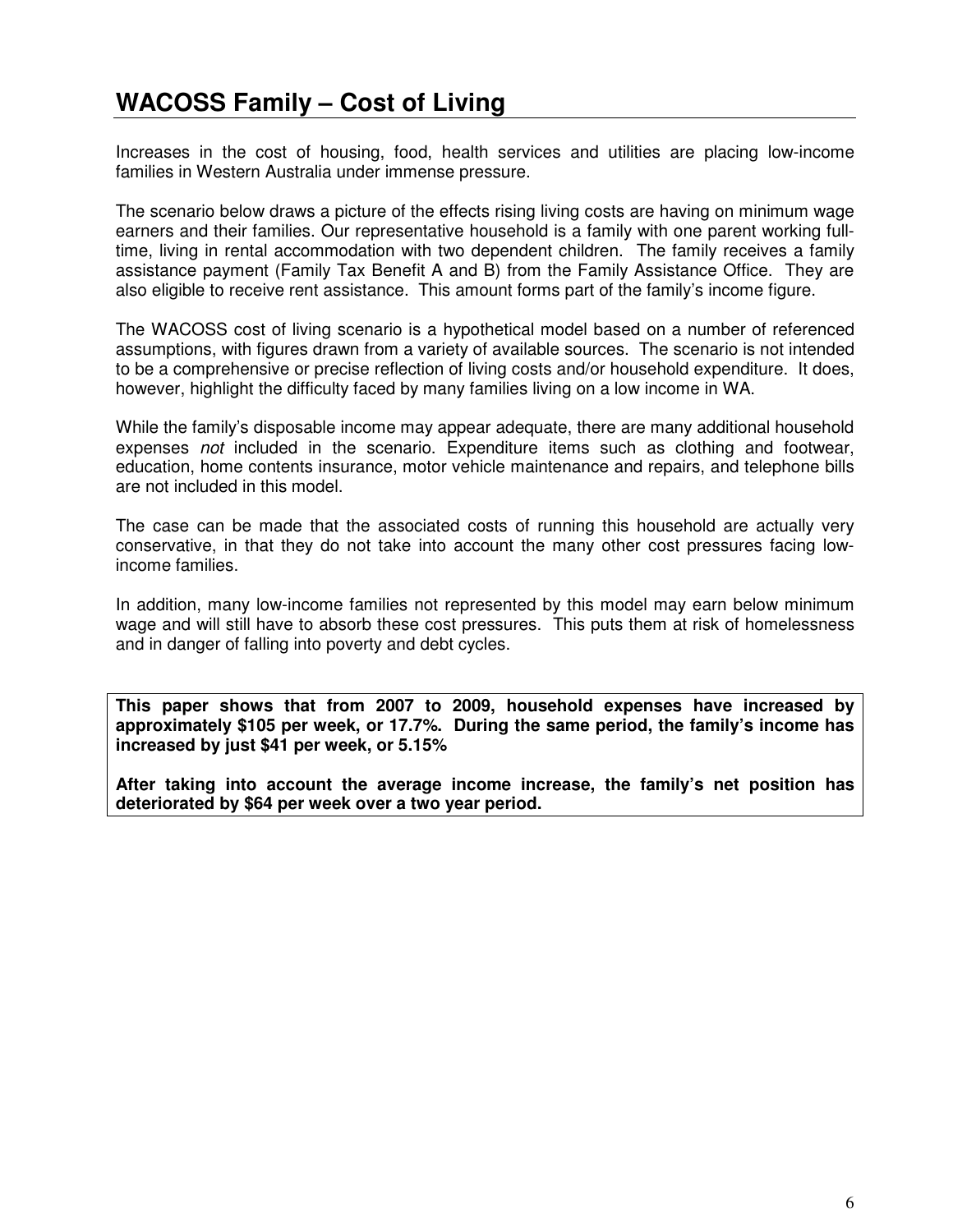| P/wk                    | <b>Income</b><br>(Min wage                            | Food and<br>h/hold  | <b>Housing</b><br>12 <sup>12</sup> | <b>Fuel</b><br>13 | <b>Health</b><br>$S$ ervices <sup>14</sup> | Childcare | Utilities <sup>16</sup> | <b>Total</b><br><b>Expenses</b> | <b>Disposable</b><br><b>Income</b> |
|-------------------------|-------------------------------------------------------|---------------------|------------------------------------|-------------------|--------------------------------------------|-----------|-------------------------|---------------------------------|------------------------------------|
|                         | plus<br>Family<br>Assistance<br>payment <sup>10</sup> | items <sup>11</sup> |                                    |                   |                                            |           |                         |                                 |                                    |
| July<br>2007            | Wage:<br>\$528                                        | \$121               | \$290                              | \$52              | \$56                                       | \$34      | \$40                    | \$593                           | \$203                              |
|                         | Family<br>Assistance<br>\$268                         |                     |                                    |                   |                                            |           |                         |                                 |                                    |
|                         | <b>Total:</b><br>\$796                                |                     |                                    |                   |                                            |           |                         |                                 |                                    |
| July<br>2008            | Wage:<br>\$557                                        | \$123               | \$330                              | \$63              | \$58                                       | \$38      | \$43                    | \$655                           | \$170                              |
|                         | Family<br>Assistance<br>\$268                         |                     |                                    |                   |                                            |           |                         |                                 |                                    |
|                         | <b>Total:</b><br>\$825                                |                     |                                    |                   |                                            |           |                         |                                 |                                    |
| July<br>2009            | Wage:<br>\$569                                        | \$136               | \$370                              | \$49              | \$62                                       | \$32      | \$49                    | \$698                           | \$139                              |
|                         | Family<br>Assistance<br>\$268                         |                     |                                    |                   |                                            |           |                         |                                 |                                    |
|                         | <b>Total:</b><br>\$837                                |                     |                                    |                   |                                            |           |                         |                                 |                                    |
| 2 <sub>yr</sub><br>rise | \$41<br>(5.15%)                                       | \$15                | \$80                               | $-$ \$3           | \$6                                        | $-$ \$2   | \$9                     | \$105<br>(17.7%)                | <b>Net</b><br>position<br>$-$ \$64 |

### **Table 1: WACOSS Family – Cost of living from June 2007 to June 2009**

### **Table 2: Summary**

| <b>Increase</b> | ncome | <b>Expenses</b> | <b>Surplus</b> |
|-----------------|-------|-----------------|----------------|
| 07-08           |       | 60              |                |
| 08-09           |       | 40              |                |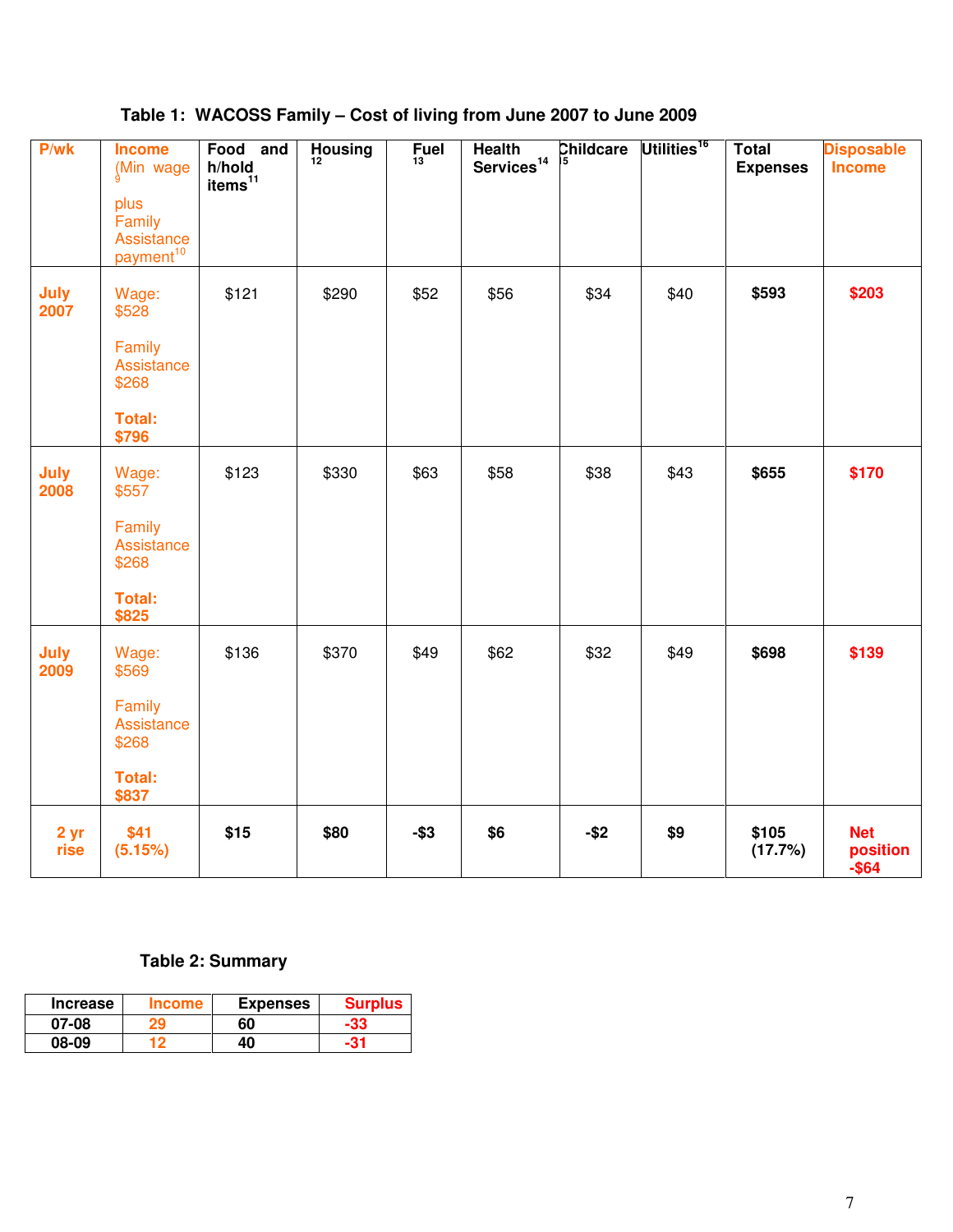# **Housing**

#### **Rental costs for a three bedroom home**

Safe, affordable and accessible housing is a basic human right. A stable home environment provides people with a base from which to access employment, basic amenities and community services. Housing is vital in protecting individuals and families from disadvantage and social exclusion.

A recent AHURI study on the impact of housing affordability problems on financial and social wellbeing found that 70% of low-income renters are experiencing difficulty in paying rents, and 40% had been in arrears at some time in the last three years. Some 40% of lower income renters in the study moved annually in search of cheaper rents. Lower income renters in housing stress reported depriving themselves of basic goods and services in order to meet rental repayments, including meals and adequate health and/or dental care.<sup>17</sup>

It is becoming increasingly difficult for many low-income West Australians to secure and maintain rental accommodation, let alone purchase a home of their own. The median rent in Perth continues to rise. From 2007 to 2009, the median rent has increased by \$80, or 27.5%, from \$290 to \$370 per week. The vacancy rate currently stands at 2.9%, up 1.5% from the same time last year.  $18$ 

Table 3 shows examples of the difference in median rental prices from June 2007 to the June 2009.

While the WACOSS scenario does not take into account rental accommodation costs for regional WA, Table 4 shows comparative weekly rentals for areas such as Broome, Albany, Kalgoorlie and Bunbury.

It is important to consider that these accommodation prices are averages, and depending on where they live, many families may be forced to pay well above these figures.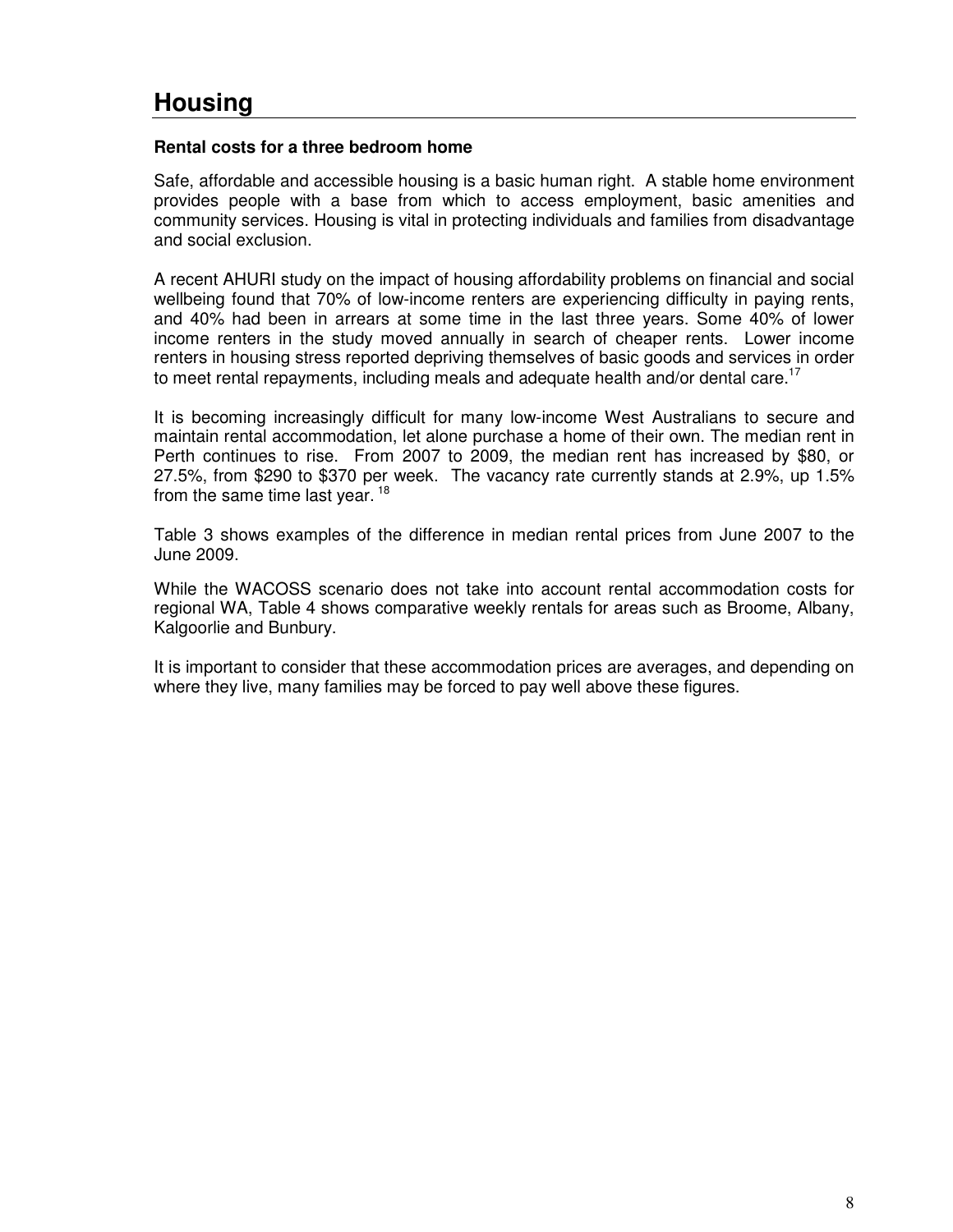| <b>Suburb</b>          | <b>Median</b><br><b>Rental</b><br>June<br>2007 | <b>Median</b><br><b>Rental</b><br><b>June 2008</b> | 12 month<br><b>Increase</b> | <b>Median</b><br><b>Rental</b><br>June<br>2009 | 12 month<br><b>Increase</b> |
|------------------------|------------------------------------------------|----------------------------------------------------|-----------------------------|------------------------------------------------|-----------------------------|
| <b>Perth</b><br>median | \$290                                          | \$330                                              | \$40                        | \$370                                          | \$40                        |
| Ardross                | \$360                                          | \$375                                              | \$15                        | \$450                                          | \$75                        |
| Armadale               | \$223                                          | \$305                                              | \$82                        | \$285                                          | $-$20$                      |
| Balga                  | \$256                                          | \$301                                              | \$45                        | \$320                                          | \$19                        |
| Cottesloe              | \$460                                          | \$766                                              | \$306                       | \$710                                          | $-$ \$56                    |
| Kalamunda              | \$250                                          | \$314                                              | \$64                        | \$330                                          | \$16                        |
| Midland                | \$250                                          | \$270                                              | \$20                        | \$300                                          | \$30                        |
| Rockingham             | \$250                                          | \$310                                              | \$60                        | \$280                                          | $-$ \$30                    |
| Spearwood              | \$290                                          | \$295                                              | \$5                         | \$260                                          | $-$ \$35                    |
| Wanneroo               | \$286                                          | \$315                                              | \$29                        | \$328                                          | $-$13$                      |
| <b>Suburb</b>          |                                                |                                                    |                             |                                                |                             |
| Average                | \$291                                          | \$361                                              | \$69                        | \$362                                          | $-$ \$2                     |

#### **Table 3: Metropolitan Rental Accommodation June 2007 to June 2009**

#### **Table 4: Regional Rental Accommodation June 2009**

| <b>Location</b>        | <b>Rent (per/week)</b> |
|------------------------|------------------------|
| Mandurah - Murray      | \$295                  |
| <b>Greater Bunbury</b> | \$300                  |
| Geraldton - Greenough  | \$320                  |
| Kalgoorlie - Boulder   | \$360                  |
| Albany                 | \$280                  |
| <b>Broome</b>          | \$615                  |

(REIWA www.reiwa.com.au)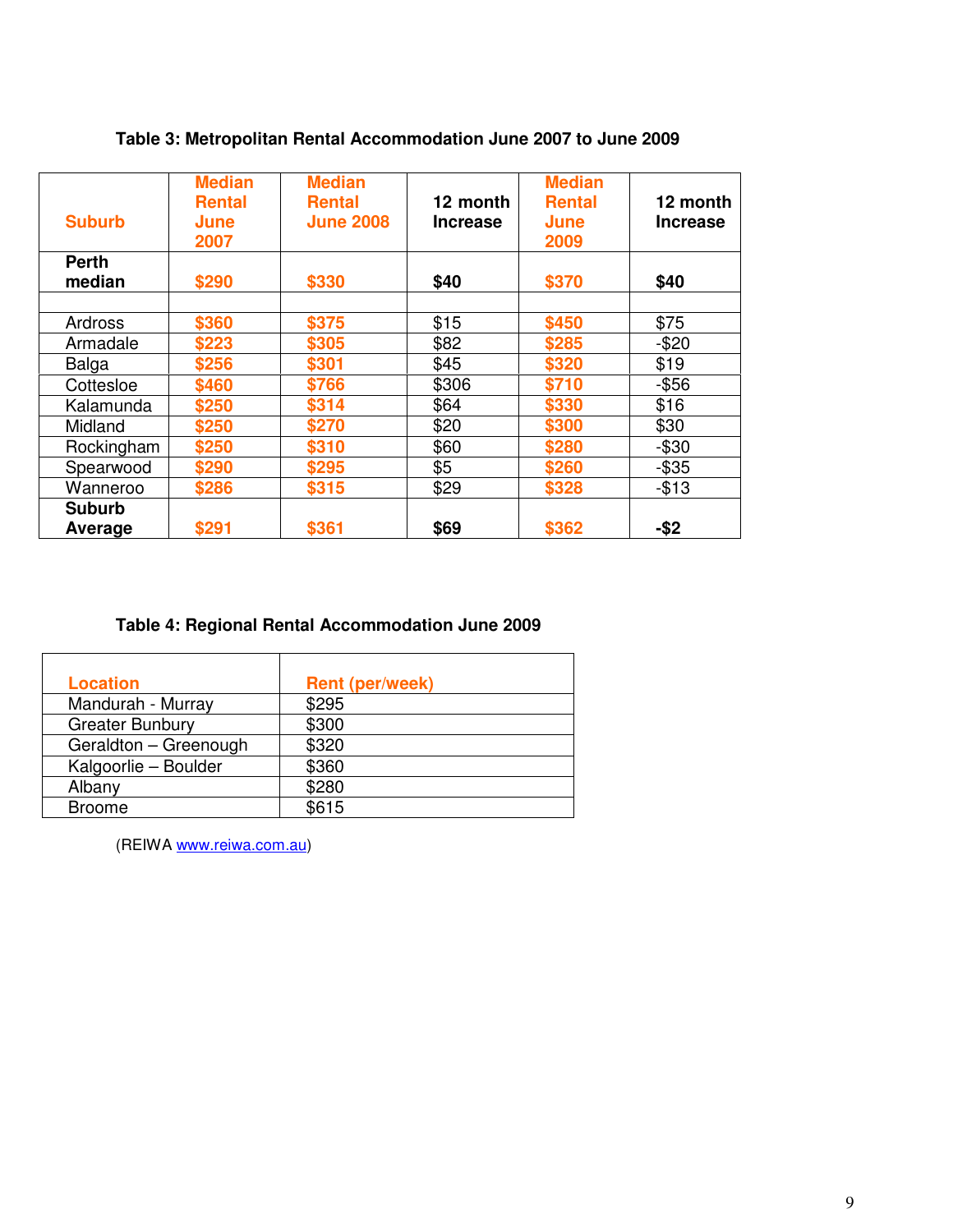## **Fuel**

Access to transport is a key determinant of disadvantage: a socially sustainable society is one where all people can access employment, education, community services and basic amenities. The gap between those who can easily access these supports and those who cannot reinforces patterns of wealth and poverty in the community.

Low-income households in Western Australia face a number of challenges in accessing affordable transport. They generally have the greatest dependence on private car transport due to their need to reside in less expensive outer suburban areas, which are often not well serviced by public transport networks.

The table below indicates that from June 2007 to June 2009, weekly average expenditure on petrol in the metropolitan region decreased by \$2.76. In the regions, this was more pronounced, decreasing by \$16.99. In the face of such stark increases from 2007-2008, these decreases, although marginal, will bring welcome relief to the family budget.

| <b>Date</b>  | <b>Metro</b> | <b>Increase</b><br><b>on</b><br>previous | <b>Av Metro</b><br>Cost Per<br><b>Week</b><br>$(40L)$ # | Non-<br><b>Metro</b><br><b>Average</b> | Increase on<br>previous | Non-<br><b>Metro</b><br><b>VS</b><br><b>Metro</b><br>Gap | Av Non-<br><b>Metro</b><br><b>Cost</b><br>Per<br><b>Week</b><br>$(80L)^*$ |
|--------------|--------------|------------------------------------------|---------------------------------------------------------|----------------------------------------|-------------------------|----------------------------------------------------------|---------------------------------------------------------------------------|
| June<br>2007 | \$129.90     |                                          | \$51.96                                                 | \$144.24                               |                         | \$14.34                                                  | \$115.39                                                                  |
| June         |              |                                          |                                                         |                                        |                         |                                                          |                                                                           |
| 2008         | \$157.80     | \$27.90                                  | \$62.80                                                 | \$170.90                               | \$26.66                 | \$13.10                                                  | \$136.72                                                                  |
| June         |              |                                          |                                                         |                                        |                         |                                                          |                                                                           |
| 2009         | \$123.00     | $-$ \$34.80                              | \$49.20                                                 | \$135.92                               | $-$ \$34.98             | \$12.92                                                  | \$98.40                                                                   |
| Total        |              |                                          |                                                         |                                        |                         |                                                          |                                                                           |
| decrease     |              |                                          | \$2.76                                                  |                                        |                         |                                                          | \$16.99                                                                   |

#### **Table 5: Average Price for ULP in all Regions from June 2007 to June 2009**

#### # Metro

Assumed Average Fuel Usage = 40L/week for approximately 40km/day (based on NRMA estimates of average use 15,000km per year and general estimate of fuel usage of 14km/L) This will be higher for families who travel further each day

#### **\*** Non-metro

Assumed Average Fuel Usage = 80L/week for approximately 80km/day (based on double metropolitan usage figures).Weekly fuel expenditure has risen by about \$43 over the past 5 years This will be a lot higher for some families who travel regularly in the outer metropolitan area

(Fuelwatch by DOCEP www.fuelwatch.wa.gov.au)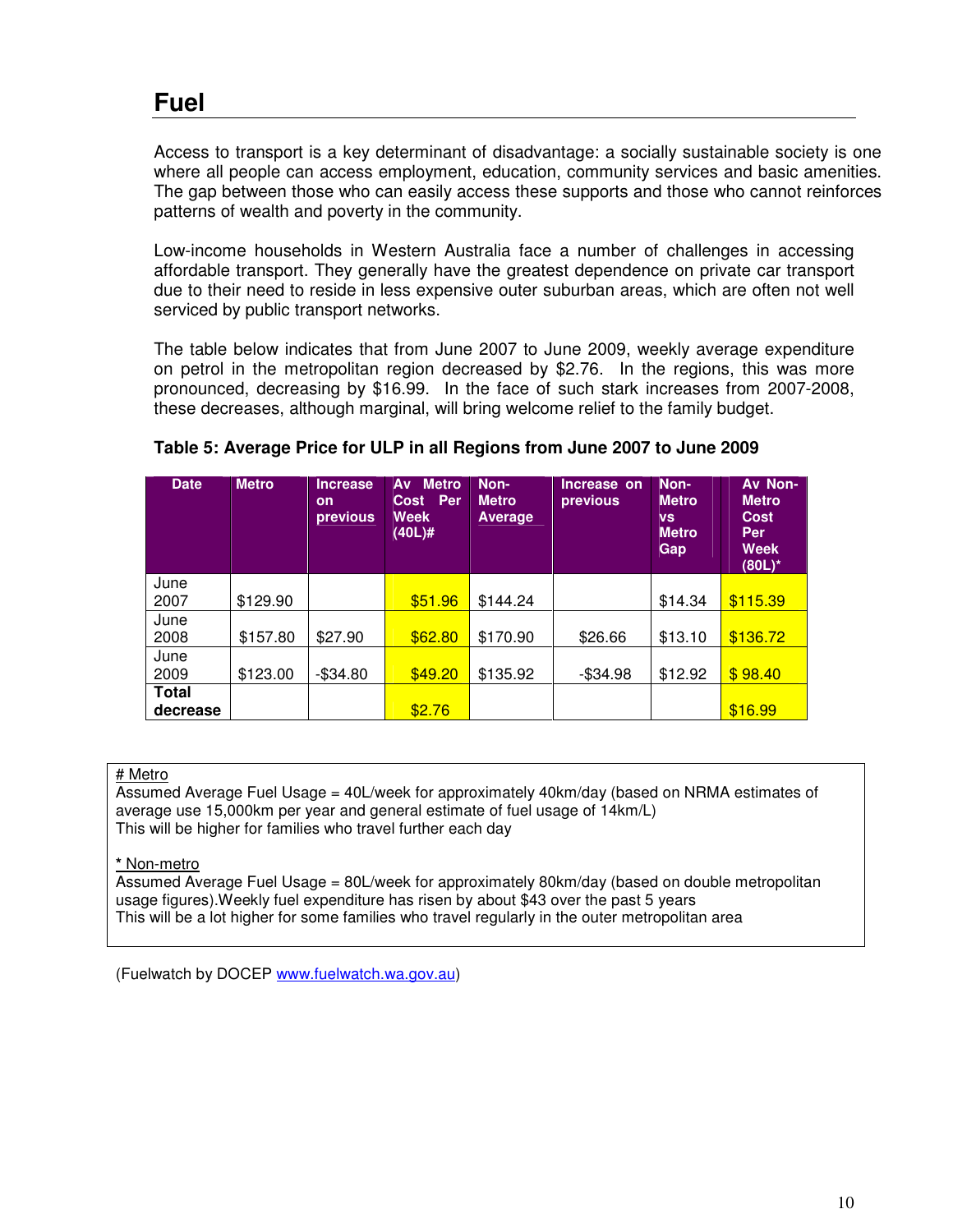### **Food and Basic Essentials**

For low-income households, the cost of food and basic essentials impacts significantly on the family budget. An inability to purchase these essential items has negative consequences on a family's quality of life.

Table 6 shows the price increases for a number of selected household items.

### **Table 6: Comparison of Perth Average Retail Prices of Selected Items<sup>19</sup>**

|                                       | 2007     | 2008     | 2009     |
|---------------------------------------|----------|----------|----------|
| <b>Dairy products</b>                 |          |          |          |
| Milk (2 litre)                        | 3.13     | 3.57     | 3.22     |
| Cheese, processed, sliced, (500g)     | 4.87     | 5.26     | 5.21     |
| Butter (500g)(a)                      | 3.18     | 4.67     | 4.38     |
| <b>Bread and cereal products</b>      |          |          |          |
| Bread white loaf, sliced (650g)(b)    | 3.04     | 3.25     | 3.43     |
| Flour, self raising (2 kg)            | 4.52     | 3.8      | 3.95     |
| Rice, long grain (1 kg)               | 2.25     | 2.64     | 2.90     |
| <b>Meat and Seafood</b>               |          |          |          |
| Loin chops (1 kg)                     | 14.83    | 18.53    | 19.75    |
| Chicken, frozen (1 kg)(d)             | 4.54     | 6.05     | 6.31     |
| Bacon, middle rashers (250 g pkt)     | 5.16     | 5.36     | 6.62     |
| Sausages (1 kg)                       | 6.16     | 6.81     | 6.52     |
| Fresh fruit and vegetables (e)        |          |          |          |
| Oranges (1 kg)                        | 4.14     | 3.37     | 3.97     |
| Potatoes (1 kg)                       | 2.13     | 2.62     | 2.73     |
| Tomatoes (1 kg)                       | 4.9      | 4.2      | 3.88     |
| Carrots (1 kg)                        | 1.44     | 1.59     | 1.67     |
| Onions (1 kg)                         | 2        | 2.12     | 2.46     |
| <b>Processed fruit and vegetables</b> |          |          |          |
| Peaches (825 g can)                   | 3.45     | 3.6      | 3.79     |
| Pineapple, sliced (450 g can)         | 1.96     | 2.04     | 2.18     |
| Peas, frozen (500 g pkt)              | 1.73     | 1.91     | 2.13     |
| <b>Other food</b>                     |          |          |          |
| Eggs $(1$ dozen $)(d)$ , $(f)$        | 4.69     | 4.76     | 4.60     |
| Sugar, white (2 kg)(d)                | 2.89     | 2.85     | 2.87     |
| Jam, strawberry (500 g jar)           | 3.18     | 3.4      | 3.34     |
| Teabags (180 g pkt)                   | 3.71     | 3.99     | 4.12     |
| Coffee, instant (150 g jar)           | 7.3      | 7.81     | 8.25     |
| Tomato sauce (600 ml)                 | 1.74     | 1.91     | 2.22     |
| Margarine, poly-unsaturated (500 g)   | 2.81     | 3.04     | 3.25     |
| Baked beans, in tomato sauce (420 g)  | 1.4      | 1.45     | 1.59     |
| Baby food (120 g can)                 | 0.95     | 1.09     | 1.19     |
| <b>Household supplies</b>             |          |          |          |
| Laundry detergent (1 kg)              | 5.88     | 5.64     | 5.70     |
| Dishwashing detergent (450 ml)        | 3.39     | 3.60     | 3.31     |
| Facial tissues (pkt 180)              | 2.24     | 2.13     | 2.22     |
| Toilet paper (8 x 190 sheet rolls)    | 6.72     | 6.27     | 6.91     |
| Pet food (400 g)                      | 1.13     | 1.08     | 1.16     |
| <b>TOTAL</b>                          | \$121.46 | \$123.76 | \$135.83 |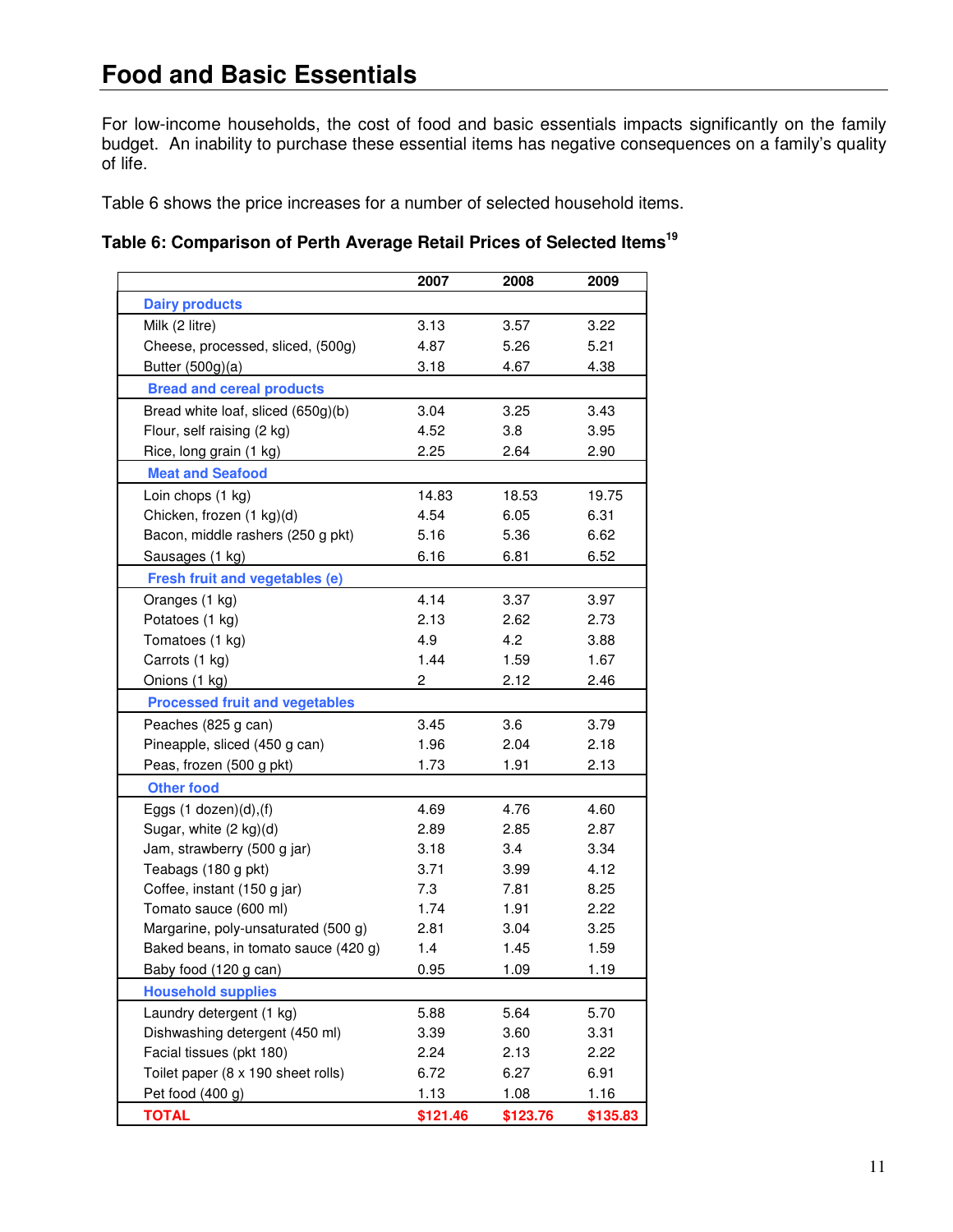## **Conclusion**

For low-income earners and people experiencing disadvantage, the cost of living in WA is rising much faster than incomes, creating significant financial hardship.

This paper shows that from 2007 to 2009, **household expenses** have **increased by approximately \$105 per week, or 17.7%**. During the same period, **income levels** for minimum wage earners in WA have **increased by \$41, or 5.15%**.

Annual increases in the State minimum wage have not been high enough to change the Family Assistance payment, stagnating at \$268 per week for 2007, 2008 and 2009. After taking into account the average income increase, the **family's net position has deteriorated by \$64 per week over a two year period**.

Applying a new methodology for calculating income for the first time this year, this paper shows that modest annual increases in the State minimum wage cause the Family Assistance payment to stagnate, remaining constant for three years. The family's disposable income is eroded over time as income increases fail to keep pace with escalating living costs. This places low-income families at risk of entering into poverty and debt cycles.

It is important to consider that for low-income families, the headline CPI figure is inadequate as a measure of the cost of living. This inadequacy is due to the composition and weighting of the basket of goods used to calculate the CPI. Price movements in goods and services that form a small part of lowincome earners' budgets (for example, luxury goods and financial services) can offset price rises in vital goods and services such as food and housing.

The 'headline' CPI increase for Perth in the year to June 2009 was 1.4%. However, this figure masks significant increases in the types of goods and services that represent a large portion of low-income earners' budgets. According to latest CPI figures, in the year to June 2009, the price of food in Perth increased by 3.7%, housing by 5.1%, rents by 9.3%, health services by 6.9% and education by 5.3%.

Coupled with the effects of the economic downturn, it is evident to see that many families risk rapid and sustained hardship as they try to keep pace with escalating living costs. Families that may otherwise have been able to avoid crisis now face a number of immense challenges.

For more information please contact: **Irina Cattalini Director - Social Policy Phone: 9420 7222** 

Please refer also to the WACOSS paper The Rising Cost of Essential Services (June 2009), available online at www.wacoss.org.au